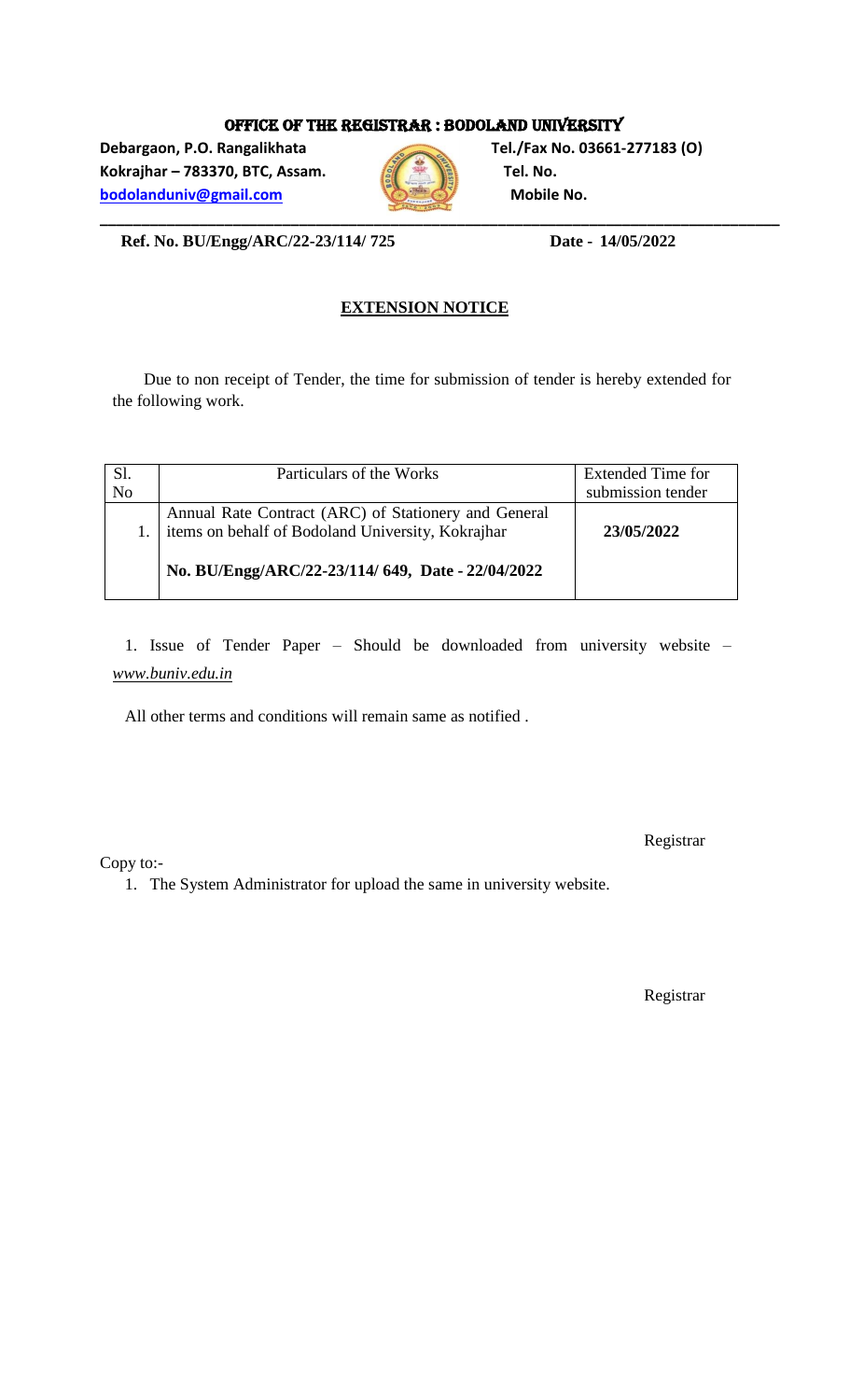#### OFFICE OF THE REGISTRAR: BODOLAND UNIVERSITY

**Debargaon, P.O. Rangalikhata Tel./Fax No. 03661-277183 (O) Kokrajhar – 783370, BTC, Assam. Tel No. (R)[bodolanduniv@gmail.com](mailto:bodolanduniv@gmail.com)** Mobile No.



**No. BU/Engg/ARC/22-23/114/ Date - 14/05/2022**

#### **EXTENSION OF TENDER NOTICE FOR ANNAUL RATE CONTRACT**

Sealed tenders are invited from Reputed Dealer/Sub-dealer/Supplier for Annual Rate Contract (ARC) of Stationery and General items on behalf of Bodoland University, Kokrajhar. The tender/quotation should be submitted in a sealed envelope superscripted as "Tender for Annual Rate Contract" addressed to *The Registrar, Bodoland University, Kokrajhar, Assam.*

Key events and dates

| <b>Tender</b>    | BU/Engg/ARC/22-23/114/       |                                                                 |
|------------------|------------------------------|-----------------------------------------------------------------|
| No.              |                              |                                                                 |
| 1.               | Pre bid meeting date and     |                                                                 |
|                  | time                         |                                                                 |
| 2.               | Last date and time closing   | 23/05/2022 at 12:00 noon.                                       |
|                  | submission<br>tender<br>of   |                                                                 |
|                  | including EMD and tender     |                                                                 |
|                  | processing fee.              |                                                                 |
| 3.               | Date and time of opening     | 23/05/2022 at 12:30 PM.                                         |
|                  | of Technical and Financial   |                                                                 |
|                  | bid.                         |                                                                 |
| 4.               | Items Description            | Annual rate contract of Stationery and General items.           |
| $\overline{5}$ . | Tender Type                  | Off line bid in two bid system are in Stationery and            |
|                  |                              | General items.                                                  |
| 6.               | EMD of tender                | Earnest Money Deposit (EMD) of Rs. 10,000/- (Rs. Ten            |
|                  |                              | Thousand Only) in the form of Demand Draft in favour            |
|                  | (Existing)<br>firms having   | of 'The Registrar, Bodoland University' payable at North        |
|                  | ARC AGREEMENT till           | Kokrajhar Branch.                                               |
|                  | date are not required to     |                                                                 |
|                  | deposit the EMD fees).       |                                                                 |
|                  |                              |                                                                 |
| 7.               | Tender processing fee        | Non - Refundable Tender Fee of Rs. 1000/- (Rs. One              |
|                  |                              | thousand only) in the form of Demand Draft in favour of         |
|                  | (Compulsory for all)         | 'The Registrar, Bodoland University' payable at North           |
|                  |                              | Kokrajhar Branch. The same should reach at Bodoland             |
|                  |                              | University before the date of submission of technical           |
|                  |                              | bids.                                                           |
| 8.               | Place<br>of<br>Opening<br>οf | Administrative<br>Bodoland University,<br><b>Building</b><br>at |
|                  | Tenders                      | Conference hall.                                                |

Detailed discount (percentage rate) and any other features along with company manuals should be submitted with their application of Tender and advice to visit the website [www.buniv.edu.in](http://www.buniv.edu.in/) for download the detail forms.

The bidders should submit to their tender document in Registrar office, Bodoland University, Debargaon, Kokrajha, before at 12:00 noon on 23/05/2022.

The Bodoland University reserved the right to accept or reject any or all tenders without assigning any reason thereof.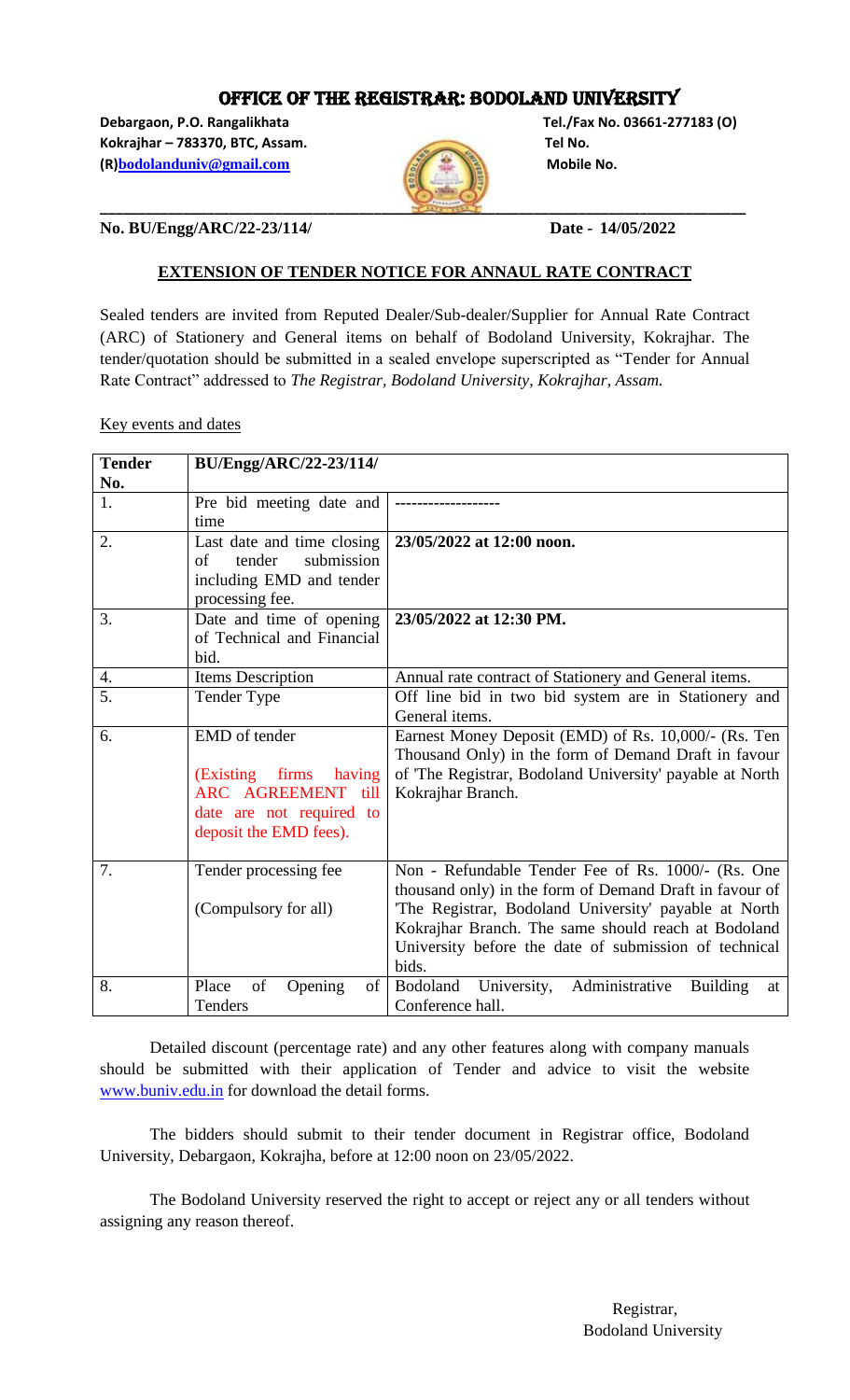Copy for information to:

#### **No. BU/Engg/ARC/22-23/114/ Date - 14/05/2022**

- 1. The P. S. to V. C. for kind appraisal to him.
- 2. The Finance Officer, Bodoland University,
- 3. The Asst. Engineer, Bodoland University,
- 4. The System Administrator, Bodoland University, up load in website.
- 5. The Member Secretary, Tender Committee, Bodoland University

 Registrar, Bodoland University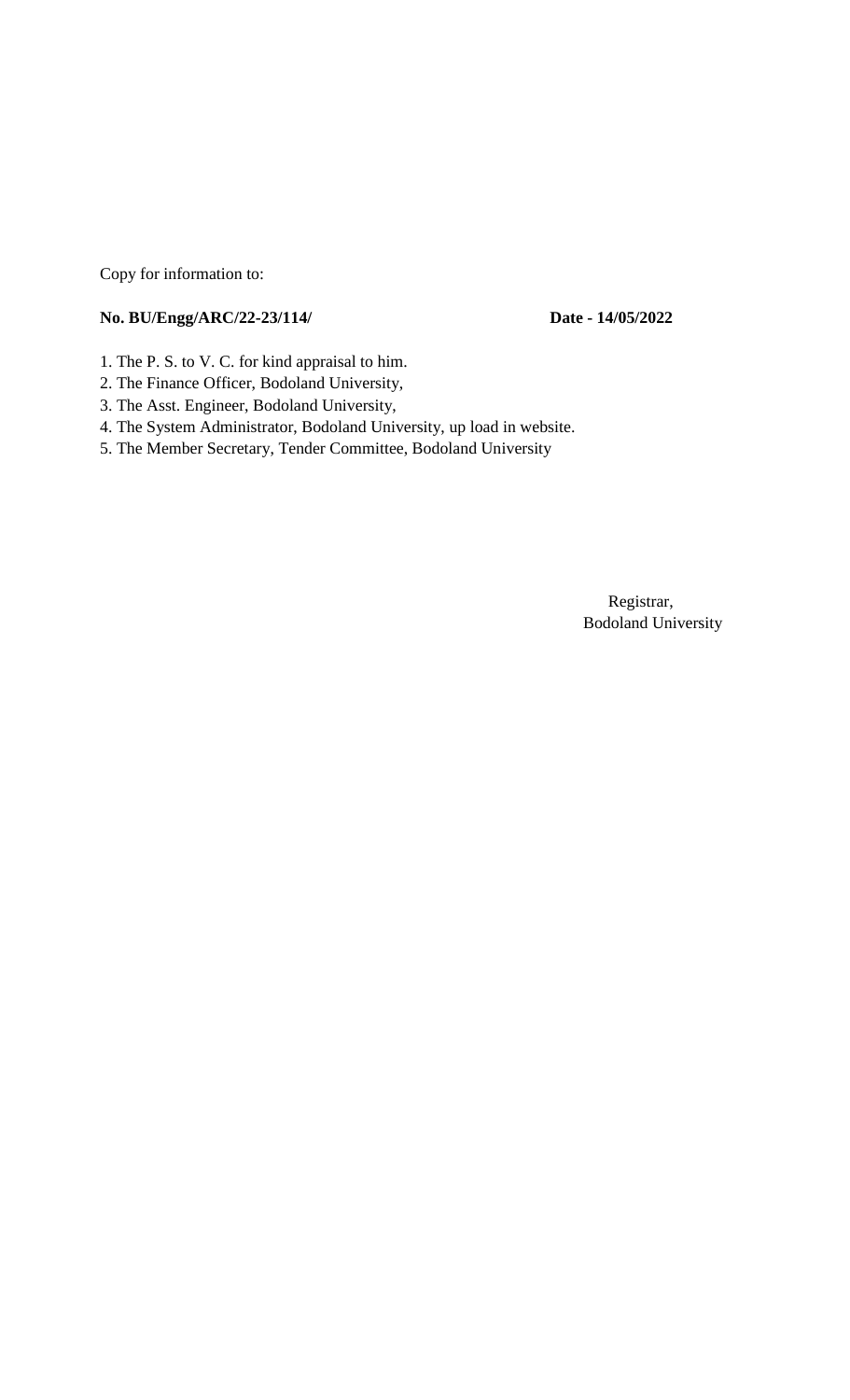## **"NOTICE INVITING TENDER FOR SUPPLY OF STATIONERY AND GENERAL ITEMS TO BODOLAND UNIVERSITY"**

Bodoland University, Kokrajhar invites bids from reputed, experienced and financially sound Companies/Firms/Agencies for supply of Stationery and General items as per the price bid form enclosed. Those who are in the similar business for the three years and providing the same service to Central/State Govt. or autonomous bodies may send their bids both Technical and Commercial in sealed envelopes.

1. The interested Companies/Firms/Agencies may send their bid complete in all respect along with Tender Fee of Rs. 1,000/- and Earnest Money Deposit (EMD) of Rs. 10,000/- in the form of Demand Draft issued in favour of The Registrar, Bodoland University, Kokrajhar, payable at North Kokrajhar branch and other requisite documents to the undersigned duly superscripted before 12.00 noon on 22/07/2021*.* The bids received after this deadline shall not be entertained under any circumstances whatsoever. In case of postal delay Bodoland University will not be responsible.

**NOTE : The EMD and Tender Fee draft should be put in the envelope containing Technical Bid failing which the tender shall be rejected forthwith.** Existing firms having ARC AGREEMENT till date are not required to deposit the EMD fees.

2. The sealed envelopes are to be deposited in the tender box placed in front of the office of Engineering Cell or may be sent through registered/speed post addressed to The Registrar, Kokrajhar University, Kokrajhar -783370.

3. Bids will be opened on 23/05/2022 at 12.30 hrs. in the presence of bidders or their authorized representatives who wish to participate in the bidding process. If the opening date happens to be a closed day/holiday, the tender will be opened on the next working day.

4. Any future clarification(s) and / or corrigendum(s) shall be communicated by the Registrar through the website www.buniv.edu.in

5. Bodoland University, Kokrajhar reserves the right to amend or withdraw any of the terms and conditions contained in the Tender Document or to reject any or all tenders without giving any notice or assigning any reason. The decision of the Authority, Bodoland University, Kokrajhar in this regard shall be the final.

6. The firm should have a valid office /supplier/agent/dealer/sub-dealer at Kokrajhar.

**Registrar**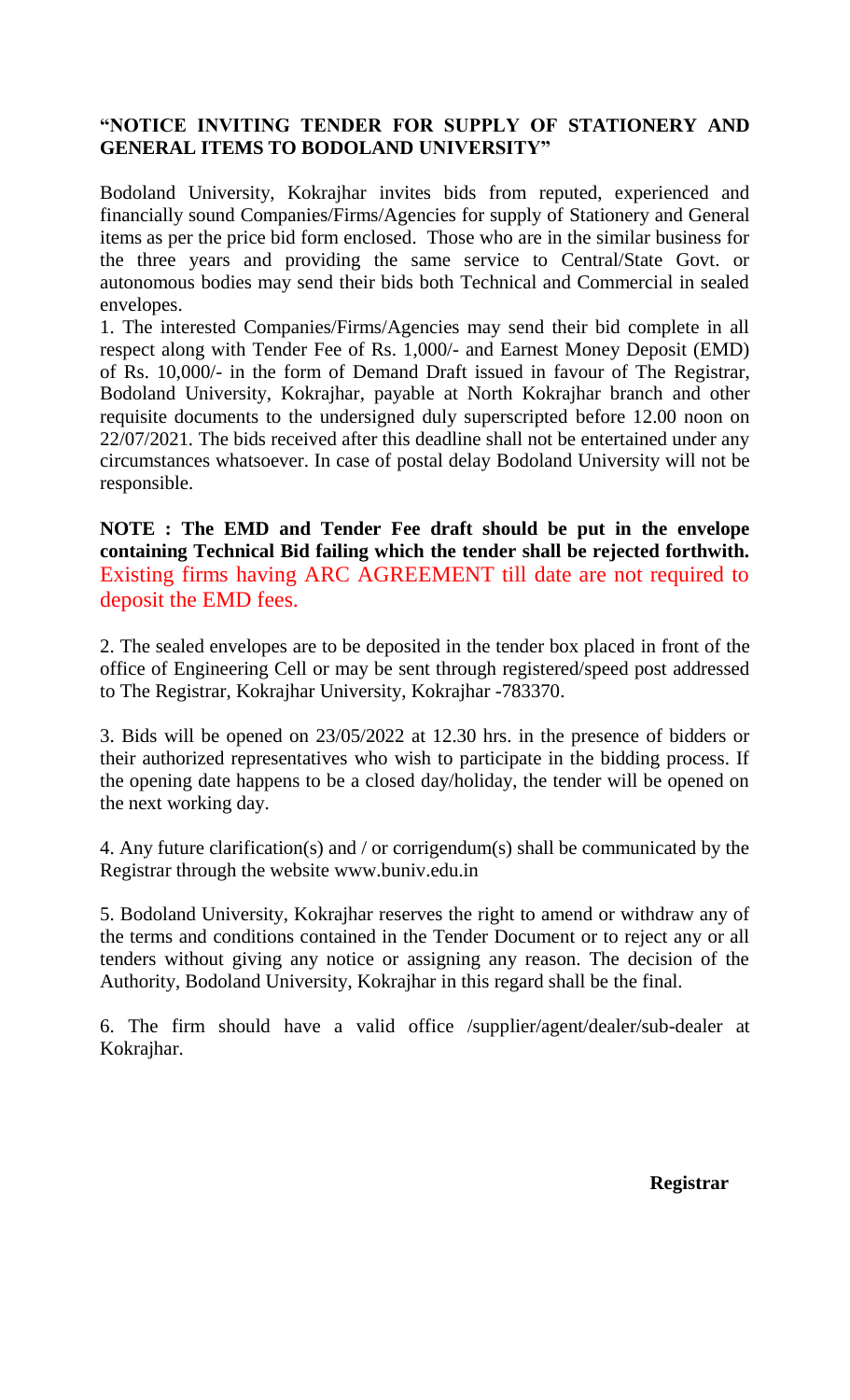#### **GENERAL INSTRUCTIONS TO THE BIDDER**

1. The tender is "Two Bid" document. The technical bid should contain all the relevant information and desired enclosures in the prescribed format along with Tender Fee & Earnest Money Deposit (EMD). The financial bid should contain only commercial document. In case, any bidder encloses the financial bid within technical bid, the same shall be rejected summarily.

2. The Technical bid must accompany with the tender fee of Rs. 1,000/- in form of Demand Draft in favour of The Registrar, Bodoland University, Kokrajhar. The tender document fee is non-refundable, non-adjustable and non-transferable and is payable through a demand draft on any scheduled bank drawn in favour of the "The Registrar, Bodoland University" payable at North Kokrajhar Branch, Kokrajhar.

3. The Tenders should be type written or handwritten but there should not be any overwriting or cutting. Correction, if any, shall be made by neatly crossing out, initialing, dating and rewriting. The name and signature of bidder"s authorized person should appear on each page of the application. All pages of the tender document shall be numbered and submitted as a package along with forwarding letter on agency"s letter head.

4. The Contracts concluded as a result of this Tender Inquiry shall be governed by the "Terms & Conditions" and other relevant instructions as contained in this Tender Document.

5. The prices/rates quoted should be indicated in words as well as in figures. In case of any discrepancy, lower amount/rates shall be considered as valid.

6. Bidders are requested to quote their prices on a firm & fixed basis for the entire period of the Contract. Bids of the firms received with prices quoted on variable basis shall be rejected without assigning any reasons and no communication in this regard shall be made.

7. Quotations qualified by such vague and indefinite expressions such as "subject to prior confirmation", "subject to immediate acceptance" etc. will be treated as vague offers and rejected accordingly. Any conditional tender shall be rejected summarily.

8. Bidders are requested to enclose a copy of their valid certificate of PAN No., GST No. or any other documents with their tender.

9. Tenders received without Tender Fee and EMD amount by way of demand draft in favour of The Registrar, Bodoland University, Kokrajhar will not be considered at all and shall be summarily rejected.

10. Refund of Earnest Money Deposit: The EMD submitted by unsuccessful bidders shall be returned to them without any interest whatsoever, within 15 to 90 days after conclusion of the contract with successful bidder. The EMD submitted by successful bidders shall be returned to them after the successful completion of contract period.

11. Bidders may note that if the date of tender opening given in this Tender Document is declared to be a gazette holiday, the tender shall be opened on the next working day at the same timing. In such an event the closing hours for receipt of tenders in Bodoland University will stand automatically extended up to 12.00 hours of the next working day.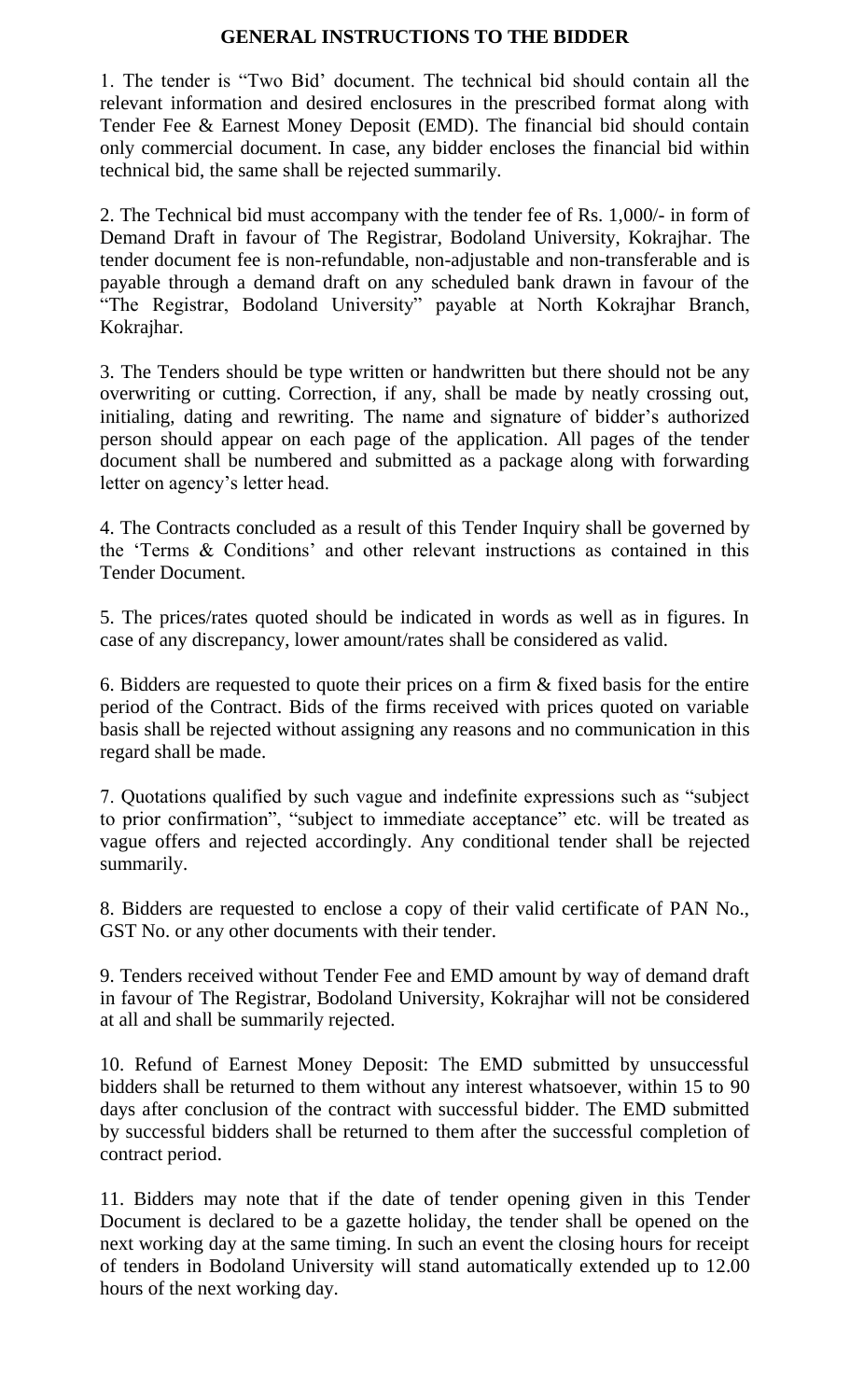12. Late/delayed tenders received in Bodoland University due to any reason whatsoever will not be accepted under any circumstances.

13. At any time prior to date of submission of tender, Tender Inviting Authority may, for any reason, or decision, modify the terms & conditions of the tender document by a corrigendum displayed on the website of Bodoland University, Kokrajhar (www.buniv.edu.in). In order to provide reasonable time to take the amendment into account in preparing their bid, Tender Inviting Authority may or may not, at his discretion, extend the date and time for submission of tenders.

14. Tendering firms are at liberty to be present or authorize a representative to be present at the opening of the tender at the time and date as specified in the Schedule. The name and address of the representative authorized to attend the opening of the tender on behalf of a tendering firm should be indicated in the tender. The representative so deputed should also bring with him a letter of authority from the firm for having been authorized to be present at the time of opening of tender. Only one representative per firm shall be permitted to attend the opening of the tender. The name and address of permanent representative of the firm, if any, should also be indicated in the tender.

#### 15. **DOCUMENTS COMPRISING THE BID:**

The bids prepared by the bidder shall comprise of (1) The Technical Bid and (2) Financial Bid:

**TECHNICAL BID: -** To qualify in the Technical bid the firm should have the minimum eligibility criteria as under and the firm in this regard must submit the following documents in support of their eligibility criteria –

(a) Duly filled format of Technical Bid as per **Annexure "1".** 

(b) Copy of constitution or legal status of the sole proprietorship/ firm/agency etc.

(c) Financial status: - The average annual turnover in similar jobs, of the firm should not be less than 1 Lakh in the last three years. Copies of profit & loss account and balance sheets duly authenticated by a Chartered Accountant for the last three years should be enclosed.

(d) Experience of 03 years or more with Govt. registered running shop.

(e) The technical bid should be accompanied by Demand draft of Rs. 1,000/- (nonrefundable) against tender fee and Demand Draft of Rs. 10,000/- (refundable) for EMD/bid security.

(f) Copy of Income Tax Return Filed acknowledgements for last Three years.

(g) Copy of PAN Card.

- (h) Copy of GST registration certificate.
- (i) Details of clients where similar services are presently provided by the agency separately for govt. and private clients.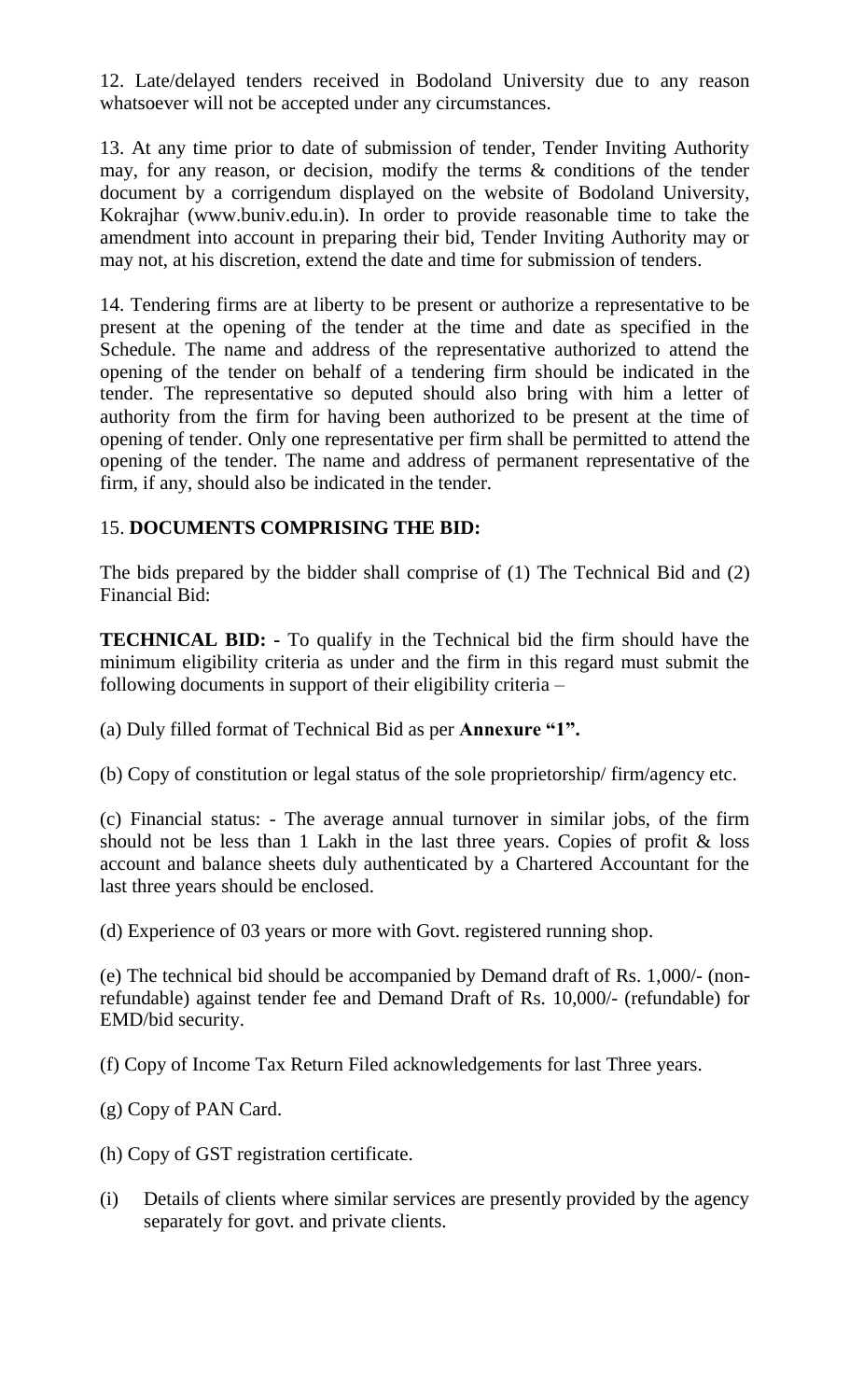(j) The bidder must have a running shop for three years or in similar business of supply in Govt. institutions/PSU"s/Autonomous Body. Necessary supporting documents like registration of shop, work orders, work completion certificate etc. for last three years to this effect must be submitted along with the offer.

(k) Authorization letter/certificate (if required) from original manufacturer of the product.

(l) Broachers, original technical catalogue with detailed specification and picture of the product offered.

(m) The bidder must submit an affidavit duly certified by the notary at the location of the Agencies/Head quarters or at Kokrajhar that the bidder has never been black listed or punished by any court for any criminal offence/breach of contract and that no police/vigilance enquiry/criminal case is pending.

(n) All the materials must be in ISI standard.

**FINANCIAL BID: -** The financial bid shall contain:

(a) Price Bid Form **[as per Annexure – 2]** 

## 16. **SUBMISSION OF BIDS**

**16.1 SEALING AND MARKING OF BIDS:** The bidder shall wax seal the EMD, the Technical Bid and the Financial Bid in separate envelopes and keep them in a bigger wax sealed envelope. The envelope containing the EMD shall bear the name "EMD for Tender No…………………………….........................". The envelope containing the Technical Bid shall bear the name "TECHNICAL BID for Tender No .......................". The envelope containing the Financial Bid shall bear the name "FINANCIAL BID for Tender No ......................." on the envelope for avoiding any mismatch.

**16.2** The bigger envelope containing EMD, technical bid and financial bid in separate envelopes shall be:

(a) Addressed at the following address:

The Registrar, Bodoland University, Deborgaon, Kokrajhar -783370

(b) All the envelopes shall bear the Tender name, the tender number.

(c) The envelopes shall indicate the name and address of the bidders to enable the bid to be returned unopened in case it is declared "late" or rejected.

(d) Bids shall be delivered in person and shall be dropped in the tender box placed in the office of the Registrar, Bodoland University or shall be sent by Registered/Speed Post. The Purchaser shall not be responsible if the bids are delivered elsewhere.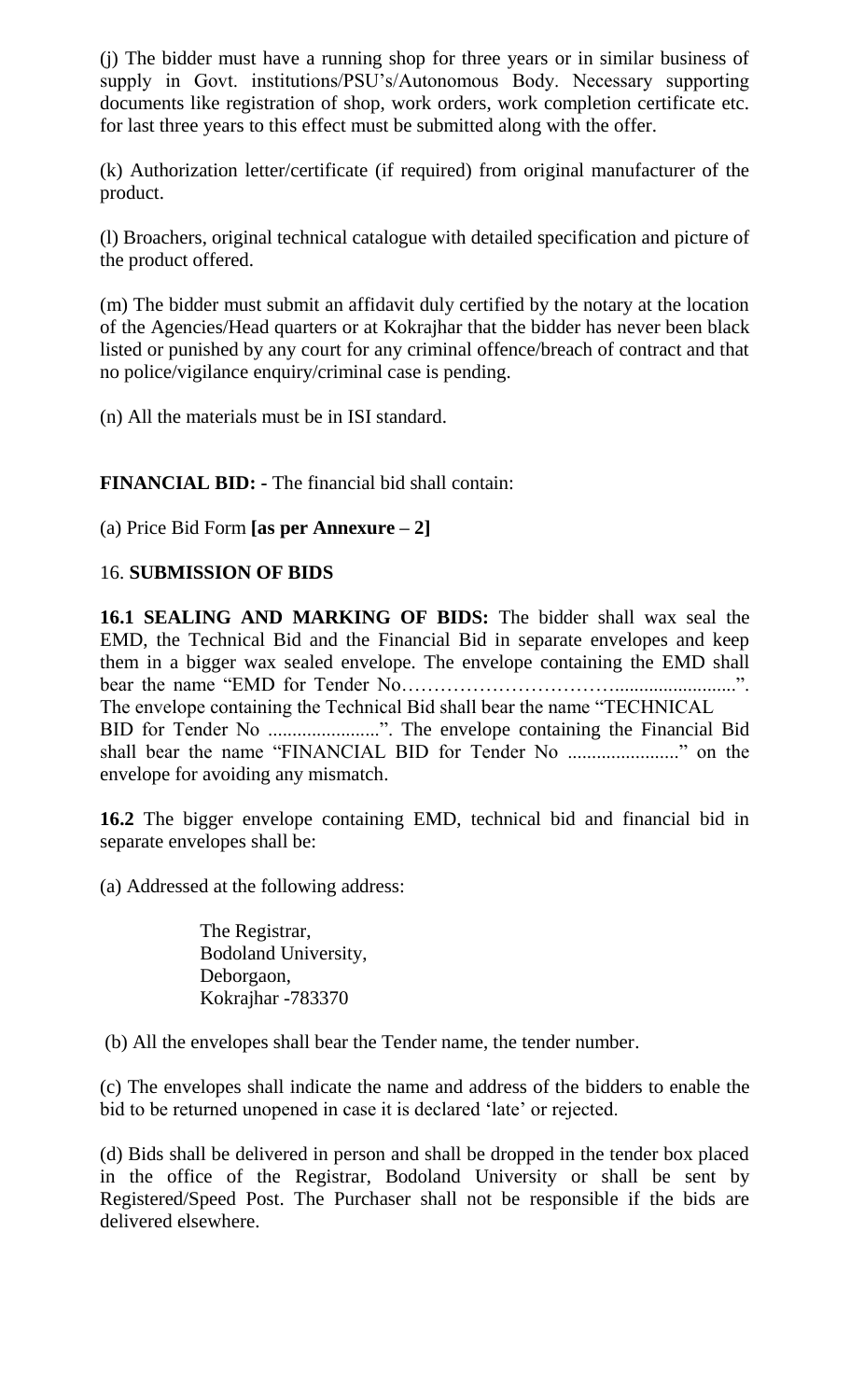(e) Venue of Tender Opening: Tender will be opened in the Conference hall of Administrative Building, BU at 12.30 hrs. on the due date. If due to administrative reason, the venue/ time of bid opening is changed, it will be displayed prominently on the notice board of the office of the Registrar, Bodoland University.

# **17. BID PRICES:**

17.1 The bidder shall give the total composite price inclusive of all levies and taxes (inclusive of taxes) as per price schedule given in Annexure-2. The offer shall be firm and in Indian Rupees only. No foreign exchange will be made available by the university.

17.2 The prices quoted by the bidder shall remain fixed during the entire period of one year contract and shall not be subject to variation on any account. A bid submitted with an adjustable price quotation will be treated as non-responsive and rejected.

17.3 Hard copy of the Price list/Catalogue of the products (with soft copies in two CDs, if possible)

# **18. TECHNICAL EVALUATION:**

18.1 Detailed technical evaluation shall be carried out by Technical Evaluation Committee pursuant to conditions in the tender document to determine the substantial responsiveness of each tender. For this clause, the substantially responsive bid is one that conforms to all the eligibility and terms and condition of the tender without any material deviation. The University determination of bid's responsiveness is to be based on the contents of the bid itself without recourse to extrinsic evidence. The Institute shall evaluate the technical bids also to determine whether they are complete, whether required sureties have been furnished, whether the documents have been properly signed and whether the bids are in order.

18.2 The technical evaluation committee may call the responsive bidders for discussion or presentation to facilitate and assess their understanding of the scope of work and its execution. However, the committee shall have sole discretion to call for discussion/presentation.

18.3 Financial bids of only those bidders who qualify the technical criteria will be opened, provided all other requirements are fulfilled.

18.4 A bid determined as substantially non-responsive will be rejected by the University and shall not subsequent to the bid opening be made responsive by the bidder by correction of the nonconformity.

18.5 The Bodoland University shall have right to accept or reject any or all tenders without assigning any reasons thereof.

18.6 Demonstration of Samples: Samples of product offered must be submitted at the time of opening of technical bid before the technical bid evaluation committee. Financial bids of only those products will be opened samples/specifications of which are found fit for use by the technical bid evaluation committee. However, the committee may call for the samples at any point of time.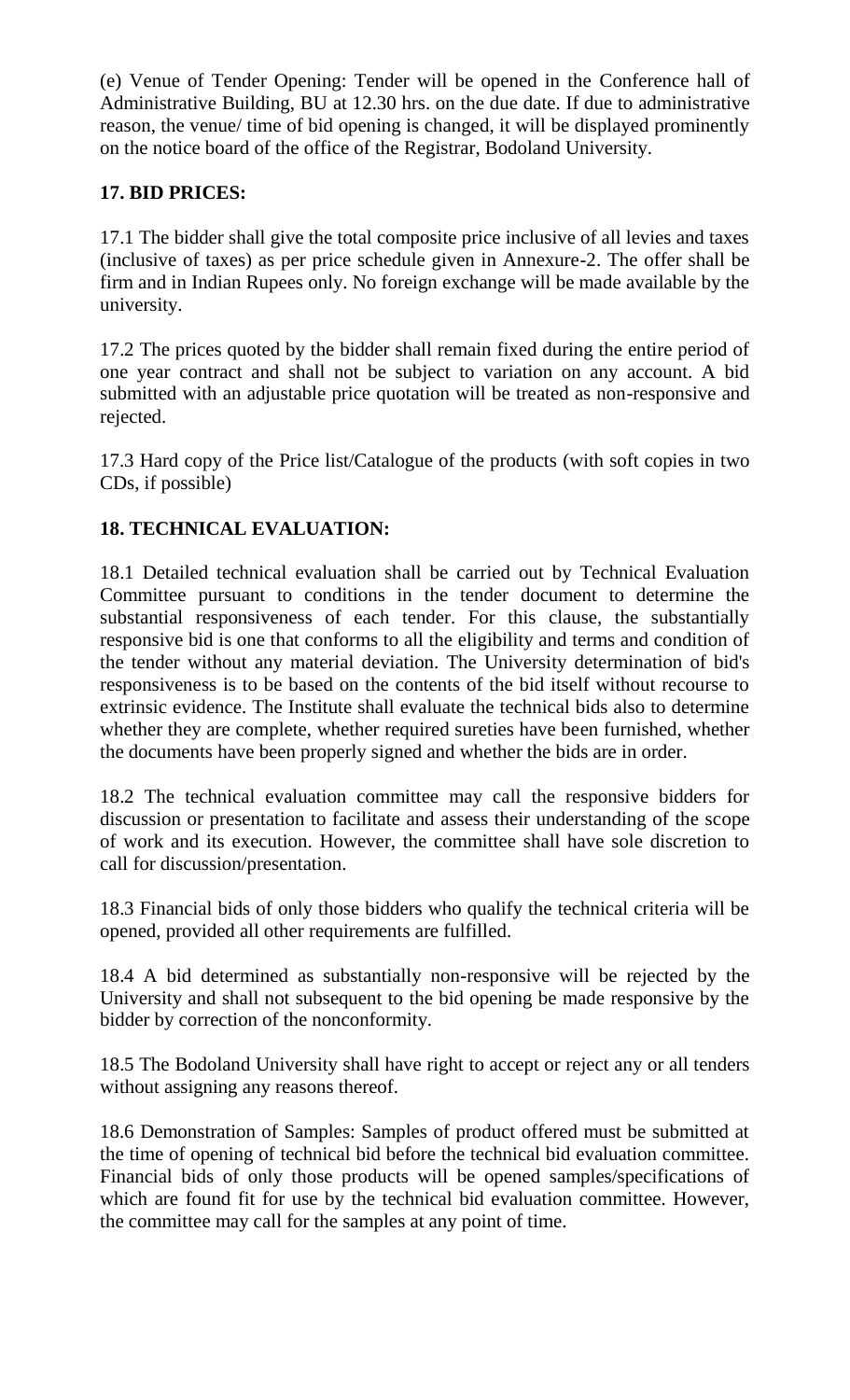## **19. FINANCIAL EVALUATION:**

19.1 The financial bid shall be opened of only those bidders who have been found to be technically eligible as enumerated under clause 17. The financial bids shall be opened in presence of representatives of technically eligible bidders, who may like to be present. The University shall inform the date, place and time for opening of financial bid.

19.2 The Financial Bids of unsuccessful bidders would not be opened and destroyed.

19.3 The rates must be quoted per job basis. Agency shall include in its price all taxes and other costs while quoting for the tender, in "Annexure-2: Price Bid" to be kept in Envelop No. 2. Income Tax will be deducted at source from the bills as applicable. The Agency needs to furnish its PAN number.

19.5 The evaluation and comparison of responsive bids shall be done on the price offered inclusive of Levies & all Taxes as indicated in the Price Schedule in Annexure-"2" of the Bid Document.

19.6 The Bodoland University does not bind himself to accept the lowest bid or any bid and reserves the right of accepting the whole or any part of the bid or portion of the job offered; and the bidder shall provide the same at the rates quoted. The Bodoland University, Kokrajhar reserves the right to reject any or all offers received in response to tender or cancel or withdraw the tender notice without assigning any reason, whatsoever.

19.7 The firm should submit hard copy of the Price list/Catalogue of the products (with soft copies in two CDs, if possible) and indicate the maximum rebate/discount on price list.

## **20. AWARD OF CONTRACT: PLACEMENT OF ORDER**

The Bodoland University shall consider placement of orders for jobs on those bidders whose offers have been found technically, commercially and financially acceptable. The Bodoland University reserves the right to counter offer price(s) against price(s) quoted by any bidder.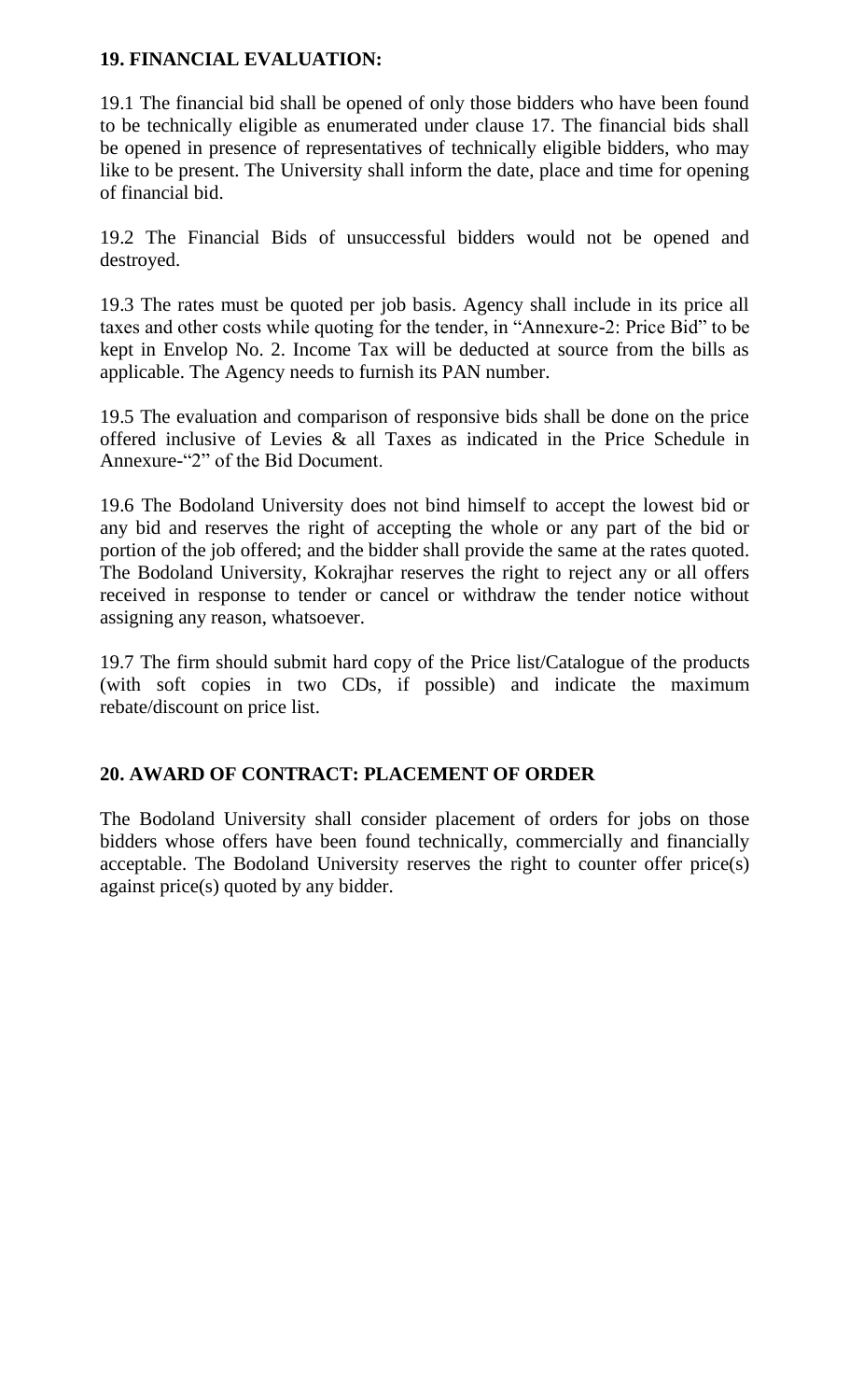## **TERMS & CONDITIONS OF CONTRACT**

1. The bidders are expected to read carefully all the terms and conditions of the tender documents and their submission will be taken as consent to abide.

2. If the bidder gives deliberately wrong information to create conditions for acceptance of the tender, the Authority, Bodoland University, Kokrajhar reserves the right to reject such tenders without assigning any reason. Not more than one tender will be submitted by one bidder for the same work. Legal action will be taken for furnishing wrong information.

3. **Manner of Submission of Tender:** The bidding should be done on two bid method viz 1) Technical Bid & 2) Commercial / Price Bid. The bidders should ensure that the Technical bid complete in all respect and containing the required enclosures (attested Photocopy) is sealed in a separate envelop and the commercial bid sealed in a separate envelop & both the sealed envelopes are kept and sealed in a suitable size of envelop. All envelop will be address to The Registrar, BU, Kokrajhar. The Sealed Technical bid Envelop of all bidders will be opened first. Only the Commercial bids of those who have furnished all the valid documents will be opened.

4. **Language:** The language of the Tender shall be in English.

5. **Documents to Accompany Tender:** The Bidder shall submit the Documents mentioned in the clause 16 of General Instructions to the Tender.

6. The firm / agency must have requisite trade and other licenses to do the business for which the bid is being made.

7. **Earnest Money Deposit:** Each Tender must be accompanied with "Earnest Money Deposit" in the form of Demand Draft, as mentioned in the Notice Inviting Tender.

#### 8. **Forfeiture of Earnest Money:-**

**a.** If the Bidders withdraw their Bids after opening of the same or the successful bidders withdraw their Bids after approval of their rates.

**b.** If the successful bidders fails supply or refused either partial or total offer (Acceptance) made by The Registrar, BU, Kokrajhar.

#### 9. **Return of Earnest Money :-**

**a.** After finalization of the Tender, the deposited Earnest Money will be returned back to the unsuccessful bidders.

**b.** After completion of contract period, the deposited Earnest Money will be returned back to the successful Bidders.

#### 10. **Submission of Documents:-**

**a.** Each Tender must accompany attested photocopy of Pan Card, Trade License, Sales Tax Clearance Certificate / GST Registration Certificate, and Experience Certificate.

**b.** The bidder must submit attested photocopy of Income Tax and Sales Tax for last three years.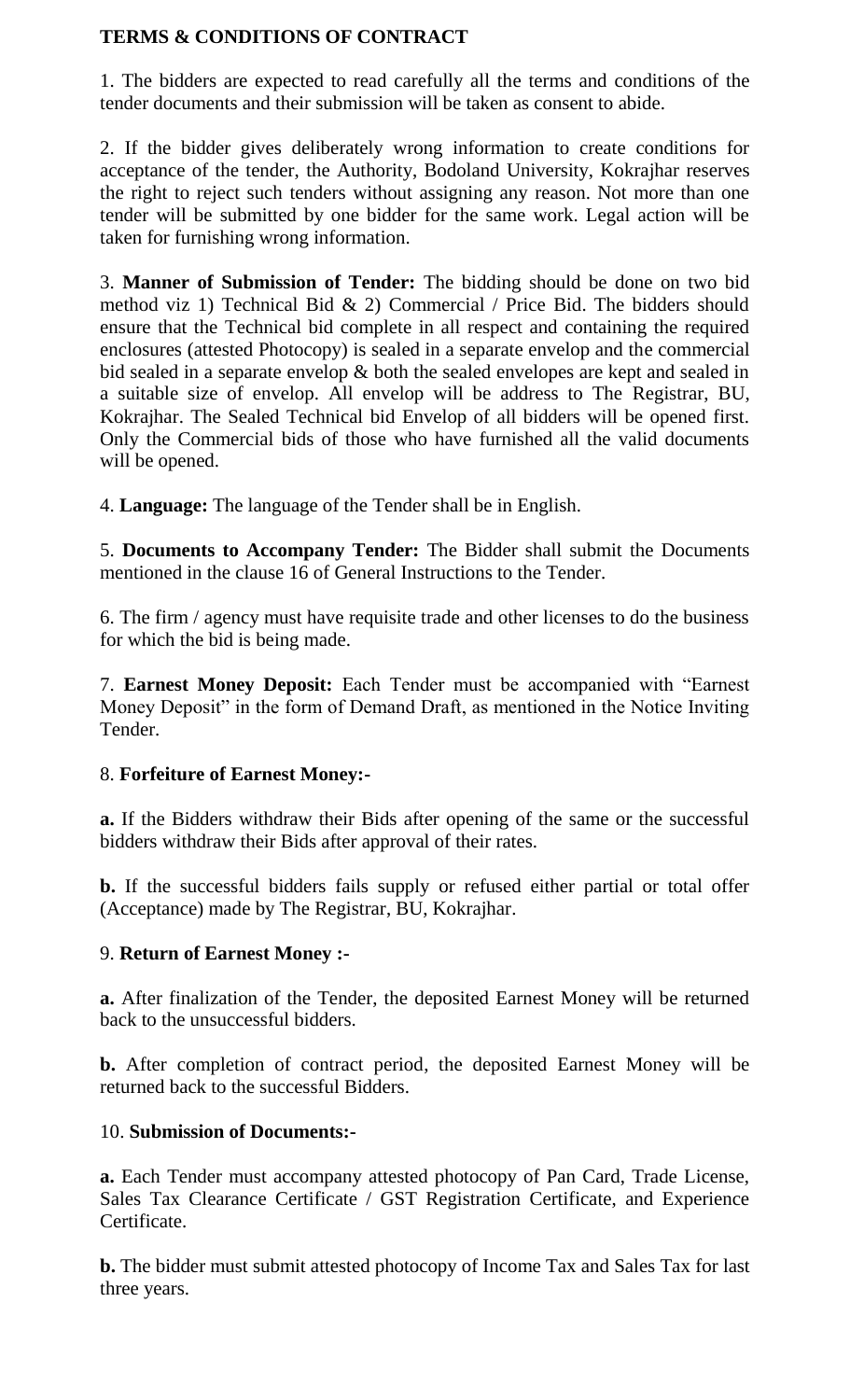**c.** In case of SSI unit, current SSI certificate must be deposited by the bidder along with his Tender which is issued in favour of the bidder for this type of jobs.

11. It must be mentioned clearly whether bidder is manufacturer/sole manufacturer/ Authorized agents for the items for which he is quoting.

a. *Manufacturer* must add a certificate that item(s) is manufactured by them as per range of products.

b. *Sole Manufacturers* must add a certificate that they are the sole manufacturer of the Item for which they are quoting in this tender enquiry  $\&$  item is /are their proprietary Item in India. The rate certificate is also required from the sole manufactures that the Rates quoted are the same as they quote to other State/Centre Govt. and DGS  $\&$  D for the similar item(s) and these are not higher than those quoted by them.

c. *Authorized agents/ Sub-dealer/ Stockiest/Distributor* must submit an authority letter from their Manufacturer/Principals on the letter head of the manufacturer/principals. The authorization letter must give/mention the purpose for which it will be allowed. The validity period of the authorization letter must be mentioned to the authority letter otherwise letter will be liable to rejection.

## 12. **Submission of the Tender:-**

a. Bidder at their own cost shall have to submit Tender at the office of Registrar, BU Kokrajhar within the schedule date and time as mentioned in the Tender Notification**.** 

b. The said sealed documental bids will be opened by the Tender Committee in presence of the Bidders or representative of the Bidders who may be present in the opening date & time.

#### 13. **Rates :-**

a. Rates should be clearly quoted in both in figures and words in respect of each item. Rate should be quoted inclusive of GST. All corrections must be initialled.

b. Rate should be quoted for all items in details as described in the tender schedule otherwise tender will be rejected.

14. In the event of the tender being submitted by a firm, it must be signed separately by each member thereof, or in the event of absence of any partners, it must be signed on his behalf by a person holding "Power of Attorney" authorizing him to do so. Such "Power of Attorney" is to be produced with the Tender and in the case of the firm, carried on by one member of Joint Family, it must be disclosed that the firm is duly registered under the "Indian Partnership Act".

15. Necessary proof as to the financial status of the individual and firm tendering is to be attested and submitted.

16. Tender Form with all relevant papers in details shall be essential part of the bid.

17. Before submission of the Tender, Bidder shall sign each page of his Tender and all of its relevant papers with date. The additional alternative and or subtractive clause (if any) shall also to be signed by the Bidder.

18. Delivery Period: 30 days from the date of issue of work order/supply order. Bu, Kokrajhar reserves the right to place one or more supply order for the quantity mentioned against each item in price bid depending upon the requirement.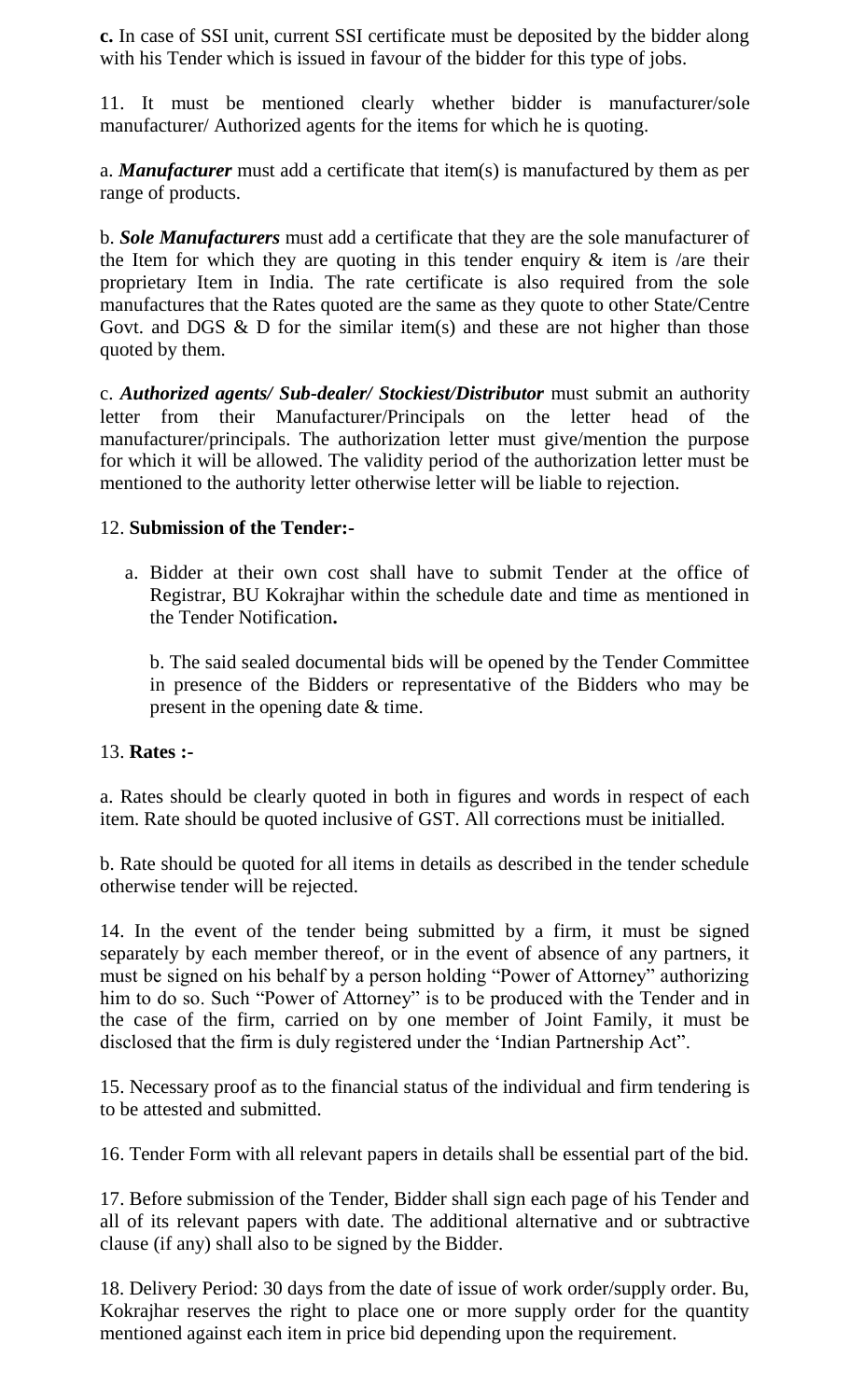19. Payment: 100% Payment will be made by accounts department after delivery of goods against each order on submission of invoices in triplicate along with inspection report, original copy of work order/supply order and receipt voucher of central stores.

20. **Warranty: -** The goods/stores/articles/furniture supplied by result of this contract/supply order shall be of the best quality and workmanship and new in all respects and shall be strictly in accordance with the specifications and particulars contained /mentioned against each item in the tender document/supply order. The seller guarantees that the said goods/stores/articles/ furniture would continue to confirm to the description and quality aforesaid for a period of 12 months from the date of delivery/installation of the said goods/stores/articles/furniture to the buyer or 15 months from the date of shipment/dispatch from the sellers work, whichever is earlier.

21. **Option Clause: -** During the currency of the contract, the buyer (BU, Kokrajhar) can exercise an option to procure an additional 50% of the original contracted quantity in accordance with the same terms & conditions of the present contract. This will be applicable within currency of contract. The Bidder is to confirm the acceptance of the same for inclusion in the contract. It will be entirely the discretion of the Buyer to exercise this option or not.

22. **Repeat Order Clause:** - The buyer (Bodoland University, Kokrajhar) can order up to 50% quantity of the items under the present contract within six months from the date of supply/successful completion of the work, the cost, terms  $\&$ conditions remaining the same. The bidder is to confirm acceptance of this clause. It would be entirely the discretion of the buyer to place the repeat order or not.

23. **Disputes:-** In the event of any dispute or disagreement arising between the contractors and any other department of BU, Kokrajhar with regards to the interpretation of "Terms & Conditions" stipulated herein or in the contract done, the same shall be referred to the Registrar, BU Kokrajhar whose decision will be final and binding upon the contractor.

24. Rate must be valid for a period of 1 year, which, if the University authority desires, may be extended for further period issuing proper notification.

25. Acceptance of lowest tender is not obligatory.

26. The Bodoland University, Kokrajhar reserves all rights to accept or reject any Tender without showing any reason.

27. Regarding Supply of materials, Abnormal Low Rate or Abnormal High Rates (in comparison to the market Rate) will not be considered.

28. Submission of the Tender by a bidder shall be taken to signify his acceptance of the above terms and conditions. Alterations, overwriting or erasures of any terms and conditions are not permitted.

29. Canvassing in any form is strictly prohibited and the bidders who are found canvassing are liable to have their tenders rejected out rightly.

30. The contract is for a period of one year.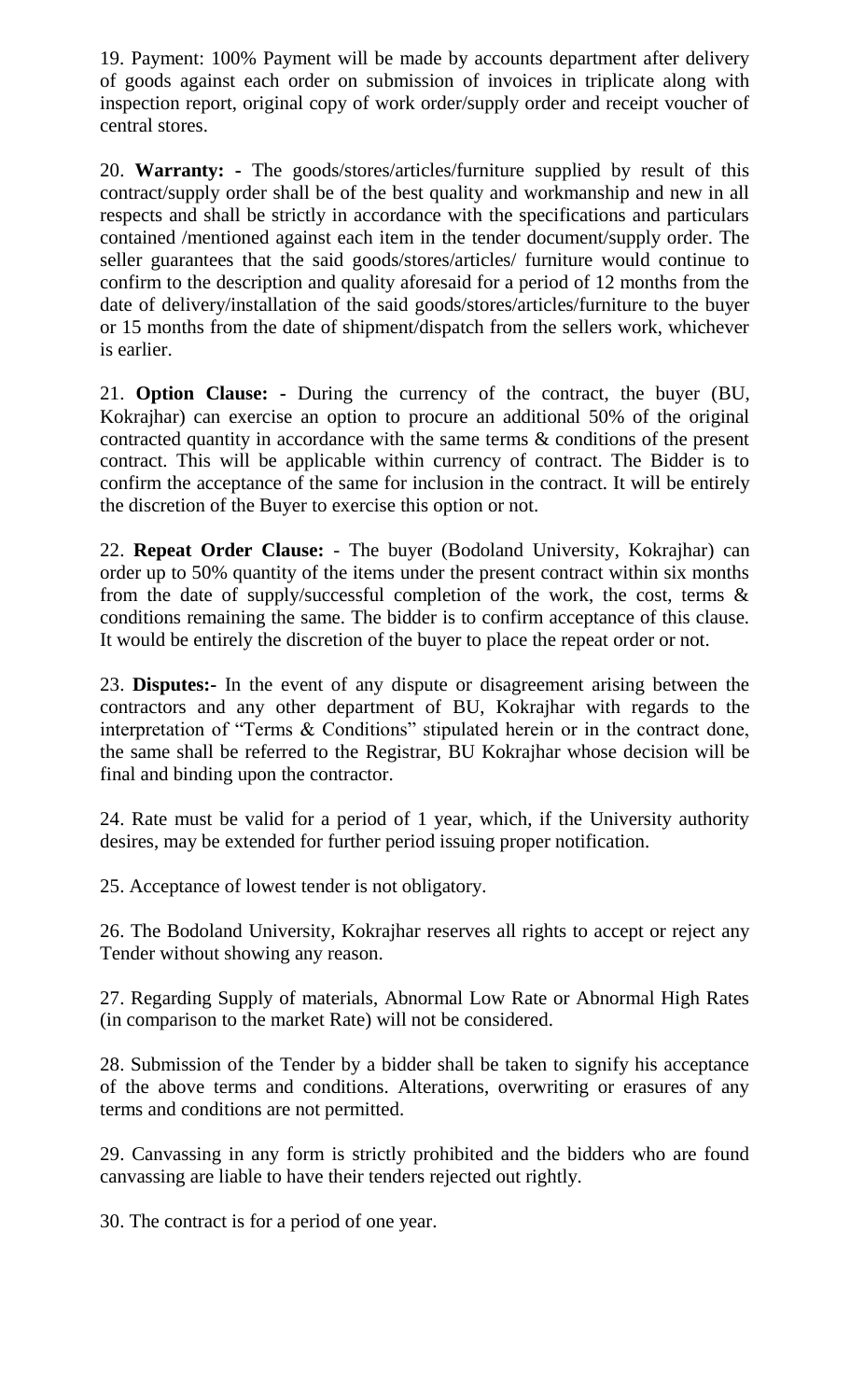31. **If the Supplier/Firm could not meet up the standard of the work or not up to the satisfaction of the authority, the authority would not liable to release the payment for partially or whole of the work, as desired, whose decision would be the final. The Supplier/Firm should be bound to accept the decision without any claim thereof.**

32. All legal disputes arising out of this tender will fall under the jurisdiction of courts in Kokrajhar only.

33. As desire, the contract may terminate at any time without assigning any reason thereof by the authority and the firm would be bound to accept the decision of the authority without any claim thereof.

**Registrar**

I/We submit this tender after reading the tender notice, instruction of terms and conditions contained herein and accepted by me/us.

Dated:

Address: Mobile Number:

**Signature of the tenderer** (with seal)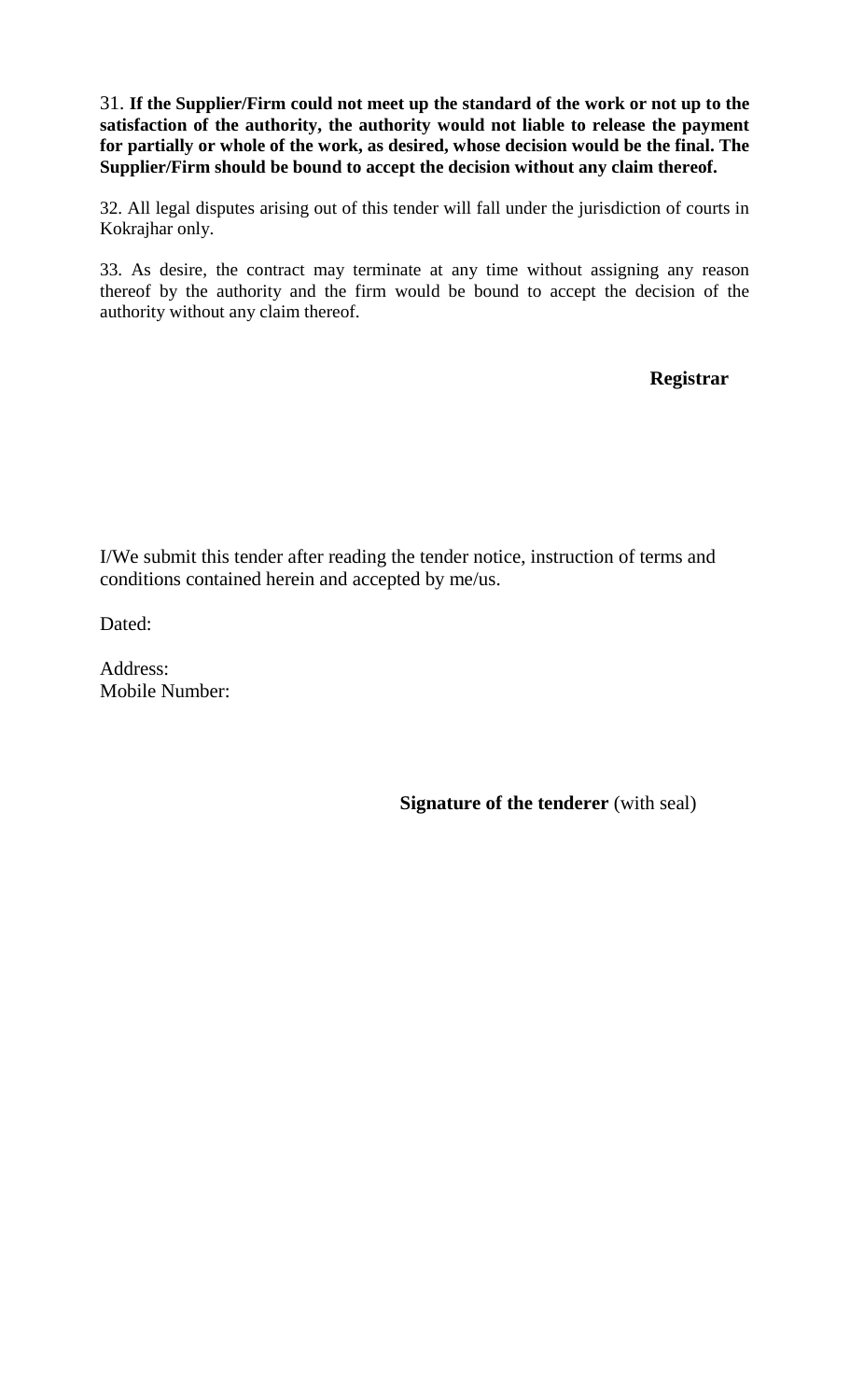# **TECHNICAL BID FORMAT ANNEXURE - I**

| Name of the firm/company/proprietary |  |
|--------------------------------------|--|
|                                      |  |
|                                      |  |
|                                      |  |
|                                      |  |
| Address of registered office         |  |
|                                      |  |
|                                      |  |
|                                      |  |
|                                      |  |
|                                      |  |
| Telephone/Fax/E-mail                 |  |
|                                      |  |
|                                      |  |
|                                      |  |
| Specify your firm/company<br>is<br>a |  |
| manufacturer/authorized              |  |
|                                      |  |
| dealer/distributor/agency            |  |
|                                      |  |
|                                      |  |
|                                      |  |
|                                      |  |
| Earnest money deposit (EMD) Yes/No   |  |
|                                      |  |
|                                      |  |
| <b>EMD</b> details                   |  |
|                                      |  |
|                                      |  |
|                                      |  |
| PAN <sub>No</sub>                    |  |
|                                      |  |
| <b>GST No</b>                        |  |
|                                      |  |
|                                      |  |
| Proof of financial status            |  |
|                                      |  |
|                                      |  |
| Copy of income tax return last three |  |
| years                                |  |
|                                      |  |
| Original Technical Catalogue of the  |  |
| model, if any                        |  |
|                                      |  |
|                                      |  |
|                                      |  |
| Experience last three years          |  |
|                                      |  |
|                                      |  |
|                                      |  |
|                                      |  |
|                                      |  |
| Acceptance of terms and conditions   |  |
| attached Yes/No                      |  |
|                                      |  |
|                                      |  |
|                                      |  |
| The bidder must have a running shop  |  |
|                                      |  |
| for three years                      |  |
|                                      |  |
|                                      |  |
|                                      |  |
| Samples of product offered           |  |
|                                      |  |
|                                      |  |
|                                      |  |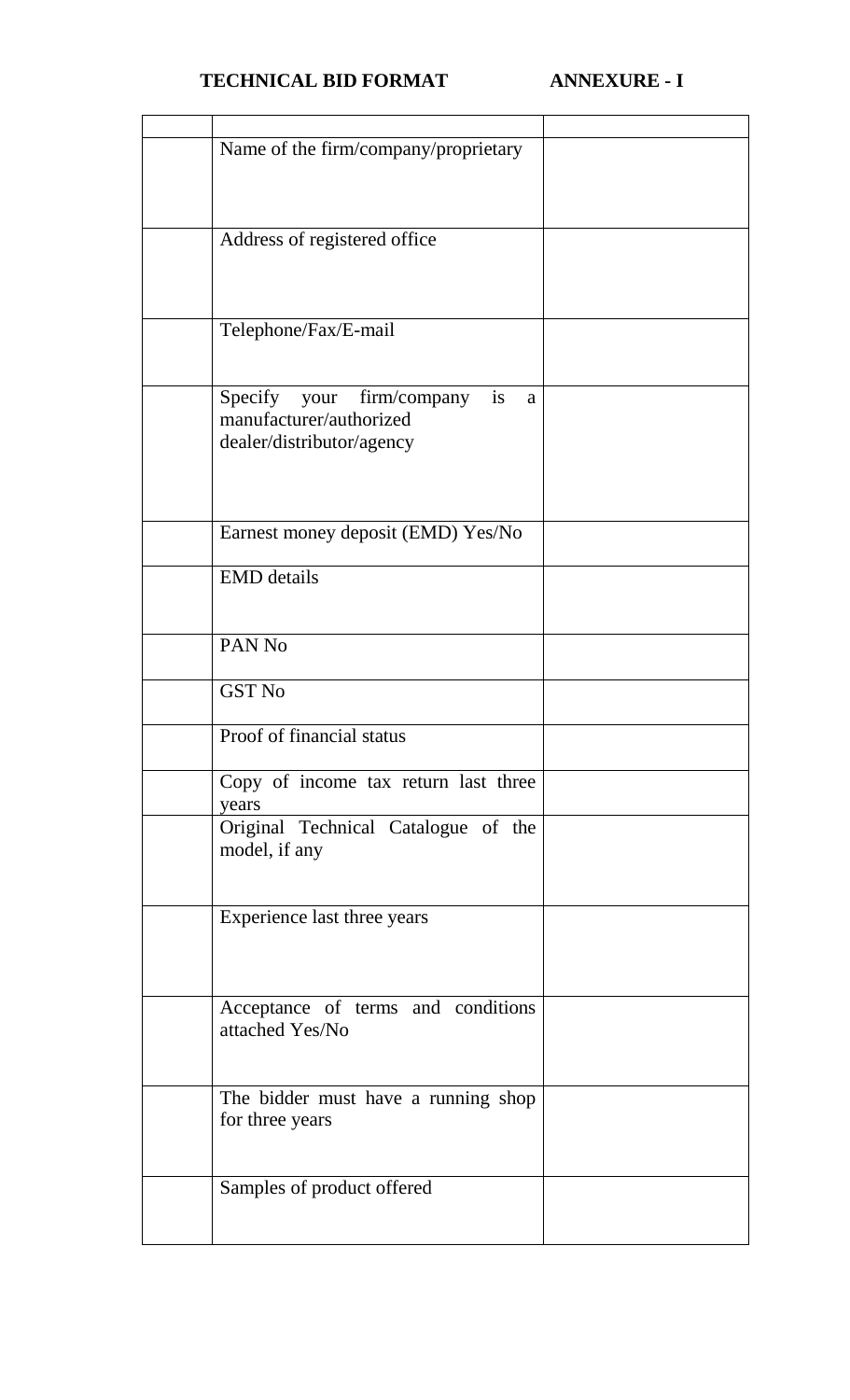#### **ANNEXURE - III**

#### **BANK DETAILS REGARDING THE TRANSFER OF PAYMENT**

Dated \_\_\_\_\_\_\_\_\_\_

**To,**

**The Registrar, Bodoland University, Kokrajhar**

Tender Ref. No: …………………………………………………………………………**.**

Dear Sir:

We hereby inform you that the Bank Details for the transfer of payment for the supply of materials to Bodoland University, Kokrajhar are as follows:

| 1.               | Name of the firm                                                             |  |
|------------------|------------------------------------------------------------------------------|--|
| 2.               | Contact person                                                               |  |
| 3.               | Contact No. of firm                                                          |  |
| $\overline{4}$ . | Email ID                                                                     |  |
| 5.               | Name of Bank                                                                 |  |
| 6.               | Name of Bank Branch                                                          |  |
| 7.               | <b>Bank Address</b>                                                          |  |
| 8.               | <b>Bank Branch Telephone No</b>                                              |  |
| 9.               | 9 Digit Code Number of the Bank and Branch<br><b>IFSC</b> of the Bank Branch |  |
| 10.              | Bank account number (please attach a cancelled<br>cheque)                    |  |
| 11.              | Type of Bank account                                                         |  |

**Signature of the competent authority with seal**.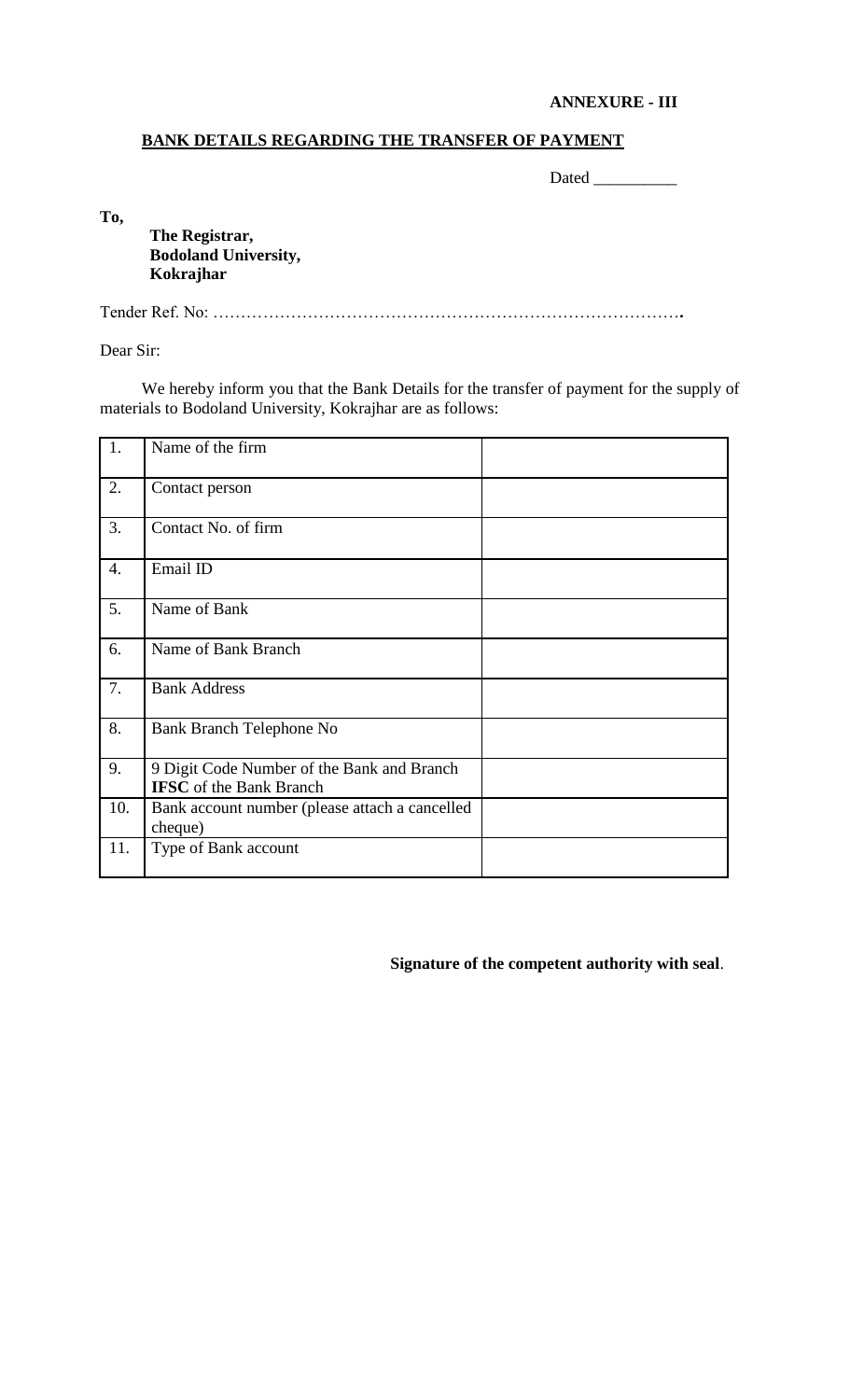#### **Tentative Items**

# **Annual Rate Contract for Stationery and General Items**

| <b>Name of Particulars</b>             | Unit | Rate | <b>Remarks</b> |
|----------------------------------------|------|------|----------------|
| FS. Paper (Legal) 70 GSM               |      |      |                |
| FS. Paper (Legal) 75 GSM               |      |      |                |
| FS. Paper (Legal) 80 GSM               |      |      |                |
| FS. Paper (Legal) 90 GSM               |      |      |                |
| FS. Paper (Legal) 105 GSM              |      |      |                |
| FS. Paper (Legal) 120 GSM              |      |      |                |
| A4 Paper 70 GSM                        |      |      |                |
| A4 Paper 75 GSM                        |      |      |                |
| A4 Paper 80 GSM                        |      |      |                |
| A4 Paper 90 GSM                        |      |      |                |
| A4 Paper 105 GSM                       |      |      |                |
| A4 Paper 120 GSM                       |      |      |                |
| A3 Paper                               |      |      |                |
| Photo Paper                            |      |      |                |
| F. C Paper                             |      |      |                |
| File Cover & Board (Plastic Wrapped    |      |      |                |
| cover)                                 |      |      |                |
| File Cover & Board (Plain Cover)       |      |      |                |
| File Cover & Board (Hard Paper         |      |      |                |
| Cover)                                 |      |      |                |
| <b>Flat File</b>                       |      |      |                |
| Register size - 4 No/6 No/8 No/10      |      |      |                |
| No/12 No/16 No/20 No/30 No/40 No       |      |      |                |
| Cash Book (different paper content)    |      |      |                |
| Ledger Book (different paper content)  |      |      |                |
| Payment Register (to be printed as     |      |      |                |
| directed of 100 pages)                 |      |      |                |
| Fund Receipt Register (to be printed   |      |      |                |
| as directed of 100 pages)              |      |      |                |
| Peon Book                              |      |      |                |
| Note Sheet                             |      |      |                |
| Peon Register                          |      |      |                |
| Dak Receipt Register                   |      |      |                |
| Cheque issue Register (to be printed   |      |      |                |
| as directed of 100 pages)              |      |      |                |
| Payment Voucher (Pink color)           |      |      |                |
| Receipt Voucher (Yellow color)         |      |      |                |
| Pen                                    |      |      |                |
| Pencil                                 |      |      |                |
| Rubber                                 |      |      |                |
| Garder                                 |      |      |                |
| Tag                                    |      |      |                |
| Laha                                   |      |      |                |
| Cello tape (Small Size)                |      |      |                |
| Cello tape (Brown, 1.5 inch x 65 mtrs) |      |      |                |
| Stapler(Small Size)                    |      |      |                |
| Stapler(Medium Size)                   |      |      |                |
| Stapler(Big Size)                      |      |      |                |
| Staple pin (Small)                     |      |      |                |
| Staple pin (Medium)                    |      |      |                |
| Staple pin (Large)                     |      |      |                |
| Gem clip                               |      |      |                |
| Paper clip                             |      |      |                |
| Scale                                  |      |      |                |
| Calculator (Medium / Big)              |      |      |                |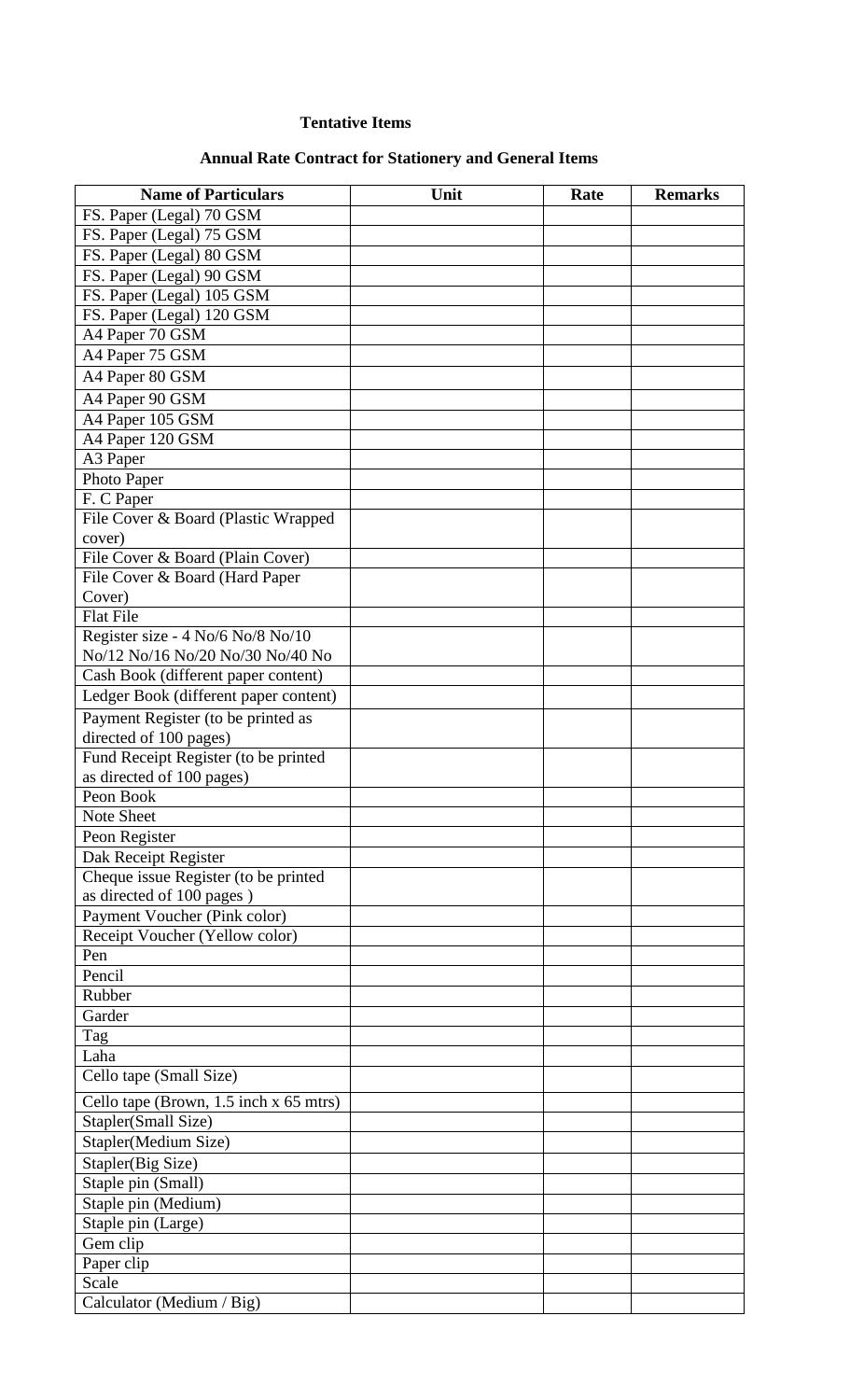| <b>Carbon Paper</b>                                         |  |  |
|-------------------------------------------------------------|--|--|
| Gum bottle (Small)                                          |  |  |
| Paper Weight                                                |  |  |
| Paper cutter (Knife)                                        |  |  |
| Stamp pad                                                   |  |  |
| Paper Punch machine                                         |  |  |
| CD                                                          |  |  |
| Envelop (A4)                                                |  |  |
| Envelop (FS)                                                |  |  |
| Envelop (Small)                                             |  |  |
|                                                             |  |  |
| Envelop (Paper bins)                                        |  |  |
| Payment Voucher file (Printed as<br>directed for 100 pages) |  |  |
| Receipt Voucher file (Printed as                            |  |  |
| directed for 100 pages)                                     |  |  |
| Paper tray                                                  |  |  |
| Harpic                                                      |  |  |
| Toilet brush                                                |  |  |
| Hand wash                                                   |  |  |
| Naphthalene balls                                           |  |  |
| Floor mop (blade)                                           |  |  |
| Floor mop (cloth)                                           |  |  |
| Phenol                                                      |  |  |
| <b>Broom</b>                                                |  |  |
| Odonil                                                      |  |  |
| Room freshener                                              |  |  |
| Bucket/Mug                                                  |  |  |
| Scissor (Small Size)                                        |  |  |
| Scissor (Medium Size)                                       |  |  |
|                                                             |  |  |
| Scissor (Big Size)<br>Folder File                           |  |  |
| Box type Spring file                                        |  |  |
| Cup Plate Set(Bone China)                                   |  |  |
| Diner Set (Bone China)                                      |  |  |
| <b>Glass Set</b>                                            |  |  |
| Filter                                                      |  |  |
| Tea Trey                                                    |  |  |
| Water Jug                                                   |  |  |
| Whitener                                                    |  |  |
|                                                             |  |  |
| Stamp pad (Faber-Castell)- Size:<br>$11mm \times 69mm$      |  |  |
| Fevi Kwik (Non Drip)                                        |  |  |
| Fevicol (all fix)                                           |  |  |
| Long Registers 200 pages Good                               |  |  |
| Quality                                                     |  |  |
| Gum Bottle 300 ml (Camlin make)                             |  |  |
| T Pin (Alpins) Box                                          |  |  |
| <b>Short Hand Pad Books</b>                                 |  |  |
| Pen Stand                                                   |  |  |
| Executive File Tray Set                                     |  |  |
| White board 4'x6', 4'x8'                                    |  |  |
|                                                             |  |  |
| Green board 4'x6', 4'x8'                                    |  |  |
| Permanent Marker pen                                        |  |  |
| Dust bin                                                    |  |  |
| White board writing pen                                     |  |  |
| Photocopy paper A4, Legal                                   |  |  |
| A3 paper                                                    |  |  |
| Duster                                                      |  |  |
| Poker (steel)                                               |  |  |
| Prompts (Colour Flags tri-colour)                           |  |  |